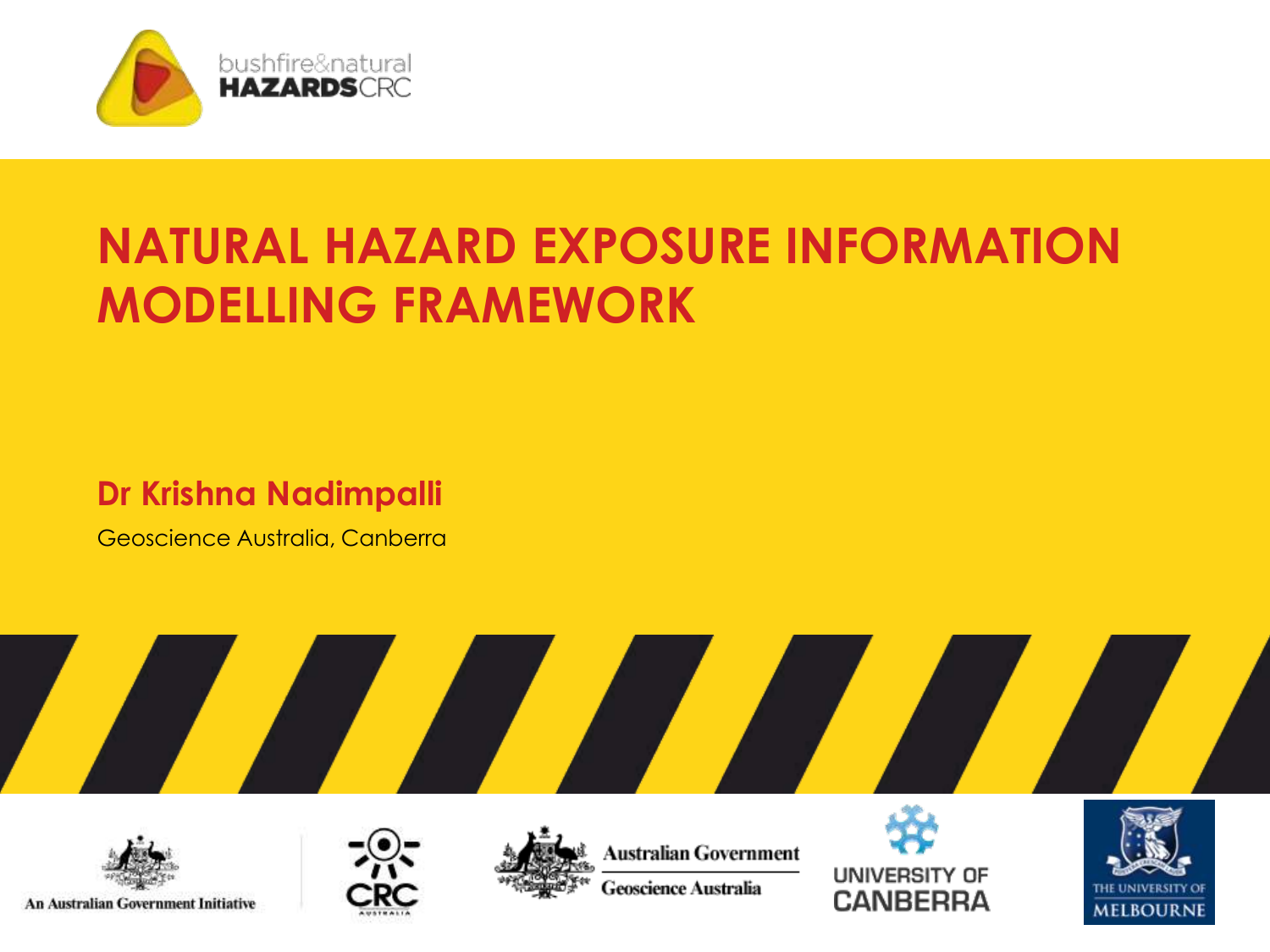# **PROJECT TEAM**

Lead User Representative: Leesa Carson, GA

Research Manager: Michael Rumsewicz, BNHCRC

Ralph Smith, WA-DFES

Lead Researcher: Michael Griffith, Uni. of Adelaide

Project Leader: Krishna Nadimpalli, GA

Research Team: Itismita Mohanty, Uni. Of Canberra Abbas Rajabifard, Uni. Of Melbourne Mohsen Kalantari, Uni. Of Melbourne Yogi Vidyattama, Uni. Of Canberra

End Users: Elliott Simons, NSW-SES Shane Turner, SA-DPTI Corey Shackleton, NSW-Rural Fire Service Greg Howard, SA Metropolitan Fire Service Matt Hayne, AGD Greg Buckley, NSW Fire & Rescue

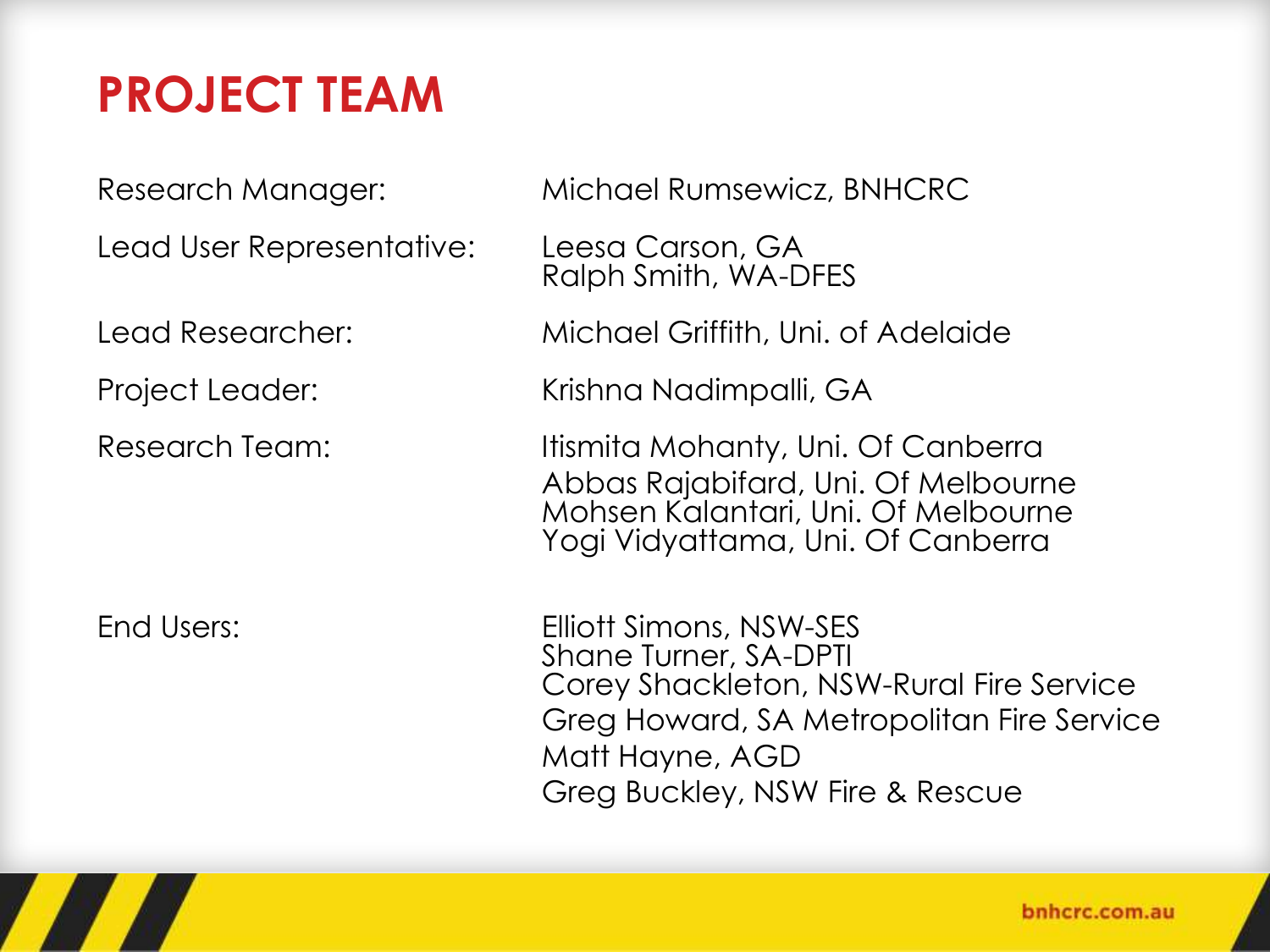# **PROBLEM STATEMENT**

- Government, researchers and industry often do not have the data and information they need to make critical, strategic and operational decisions.
- There is a clear expectation that policy and practice will be based on evidence supported by knowledge including data and information. Currently, this expectation is not consistently met.
- The data that is collected is not in a clear, coherent and accessible platform that supports government, agencies, stakeholders and partners in decision-making, monitoring, evaluation, reporting, research and improvement.

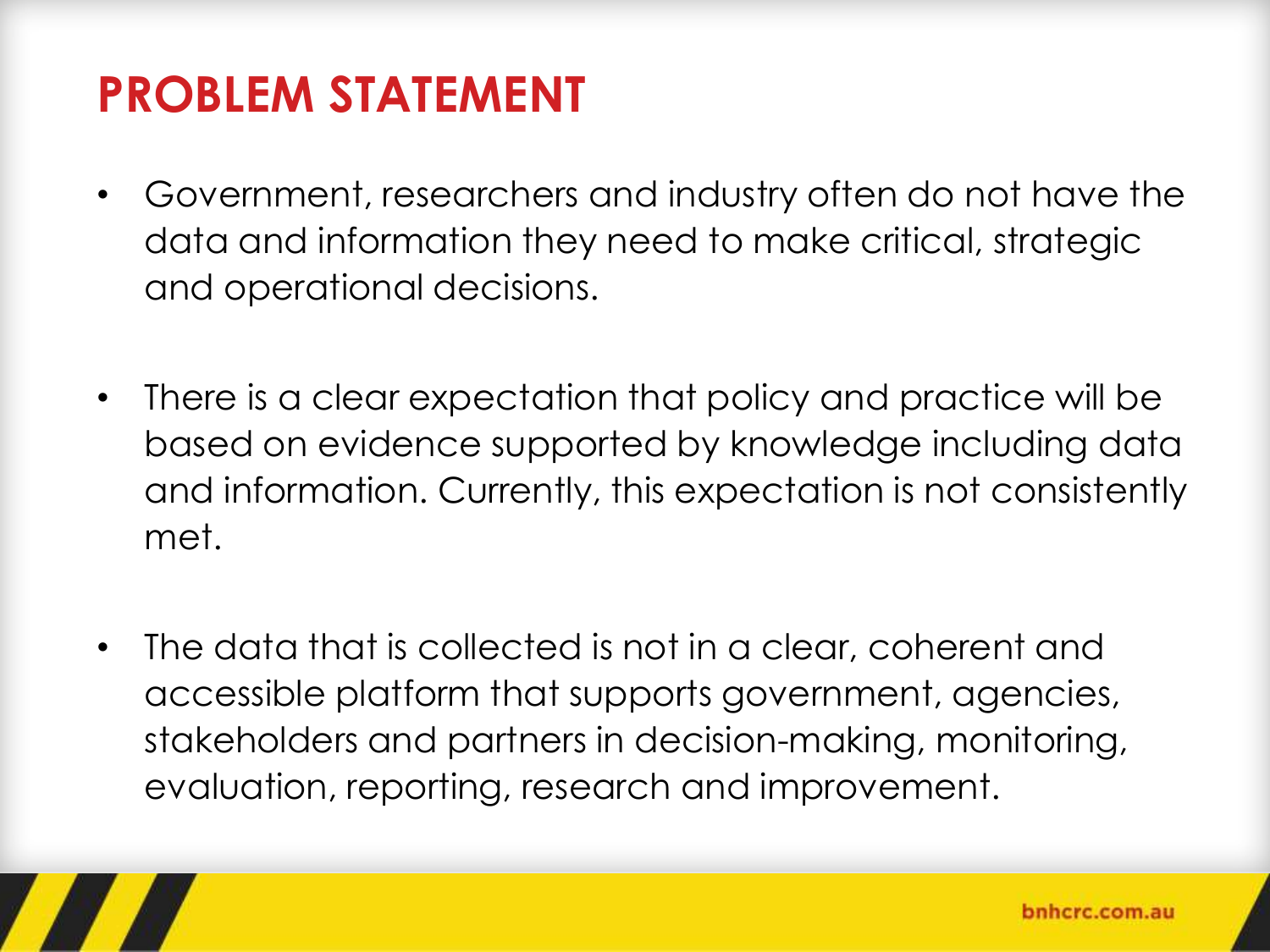# **RESEARCH OBJECTIVE**

To develop a nationally consistent exposure information framework that *enables more robust, reliable and operational* capabilities to address disaster preparedness, planning, response and recovery for all levels of government (local, state and federal), industry and research.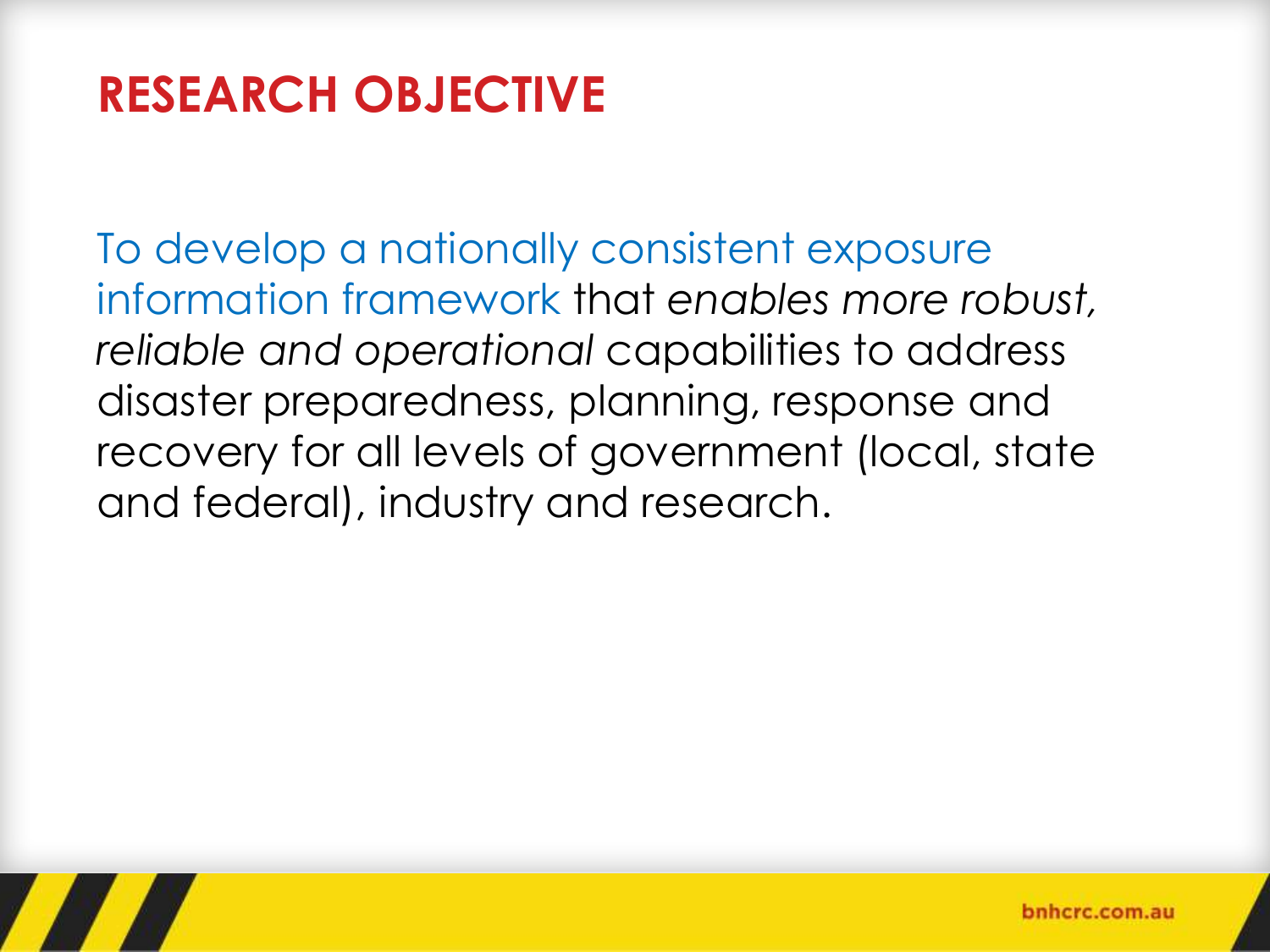## **RESEARCH TASKS**

- 1) To develop a built environment exposure information framework consists of buildings, infrastructure and population
- 2) To develop a business exposure framework to assess the business continuity, disruption, resilience and recovery
- 3) To develop national standards and data dictionaries for the exposure information to ensure consistency
- 4) To develop exposure data reliability assessment framework to assist the understanding of data reliability for various uses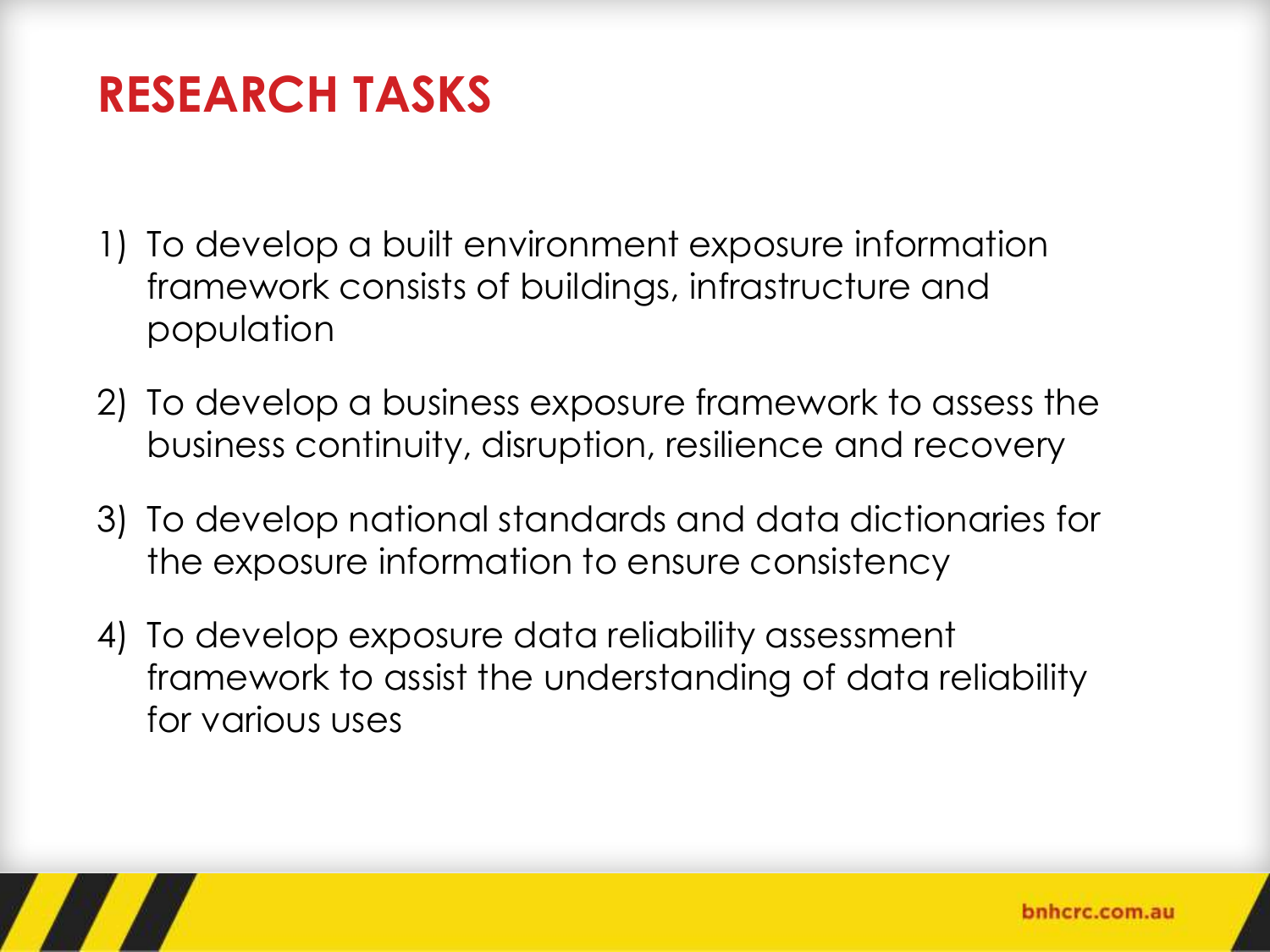## **PROJECT TIMELINE**



bnhcrc.com.au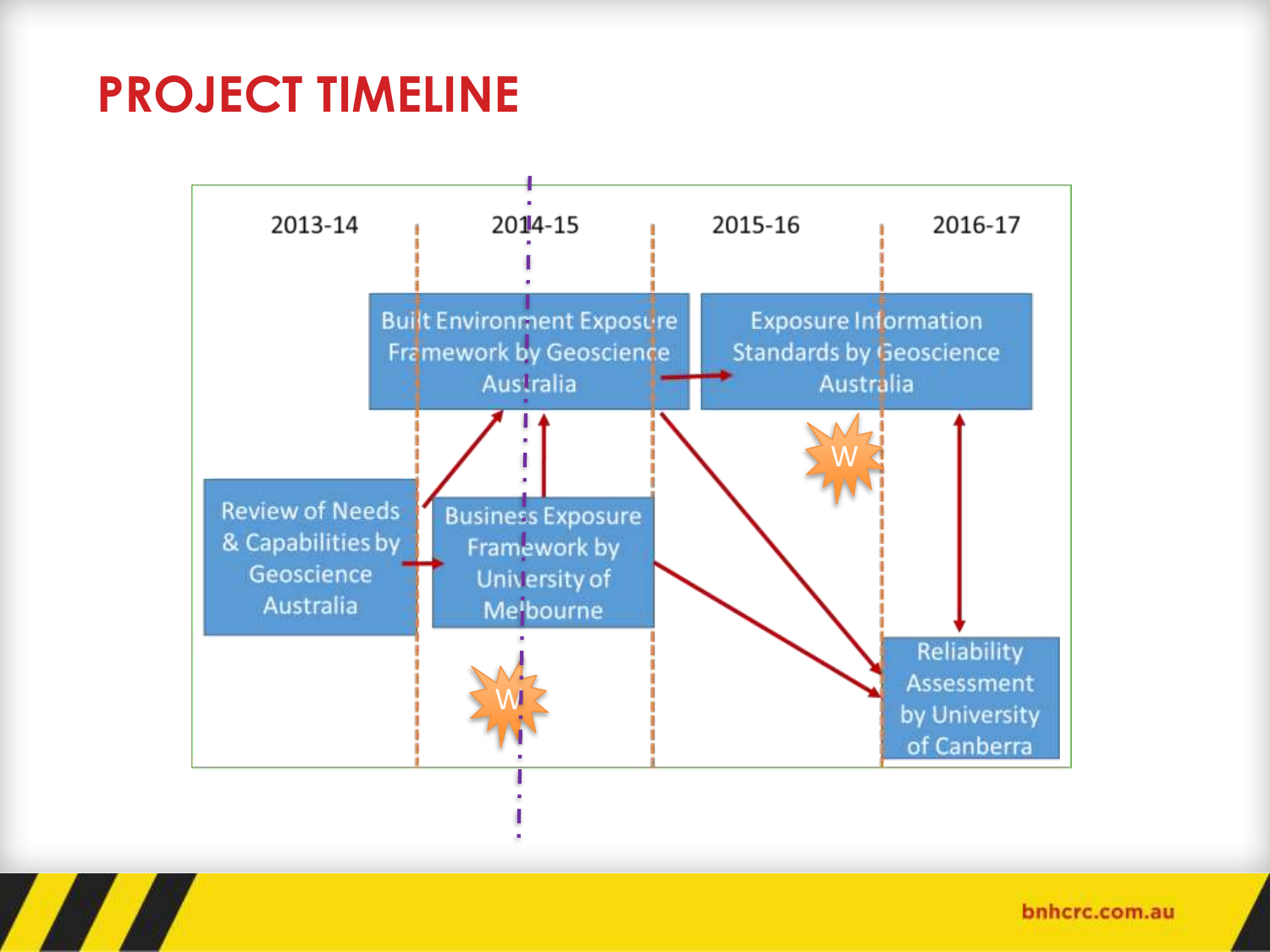### **TASK PROGRESS – LITERATURE REVIEW**

#### **International**

- Hygo Framework,
- Global Exposure Database Framework,
- Global Assessment Report (GAR),
- NIST-Disaster Resilience Workshops,
- Integrated Risk Information System & Airborne Chemical Exposure
- RiskScape NIWA, New Zealand
- Land Use in Rural New Zealand
- Pacific Exposure Database
- Open Street Map
- Population Dynamics, Oakridge National Laboratories,

### **Australia**

- NRAG
- National Exposure Information System (NEXIS), GA
- Emergency Management Information Development Plan, ABS
- Queensland Disaster Management Plan
- Victorian Government Risk Management Framework
- Land Use of Australia, ABARE BRS
- Energy Efficiency Reports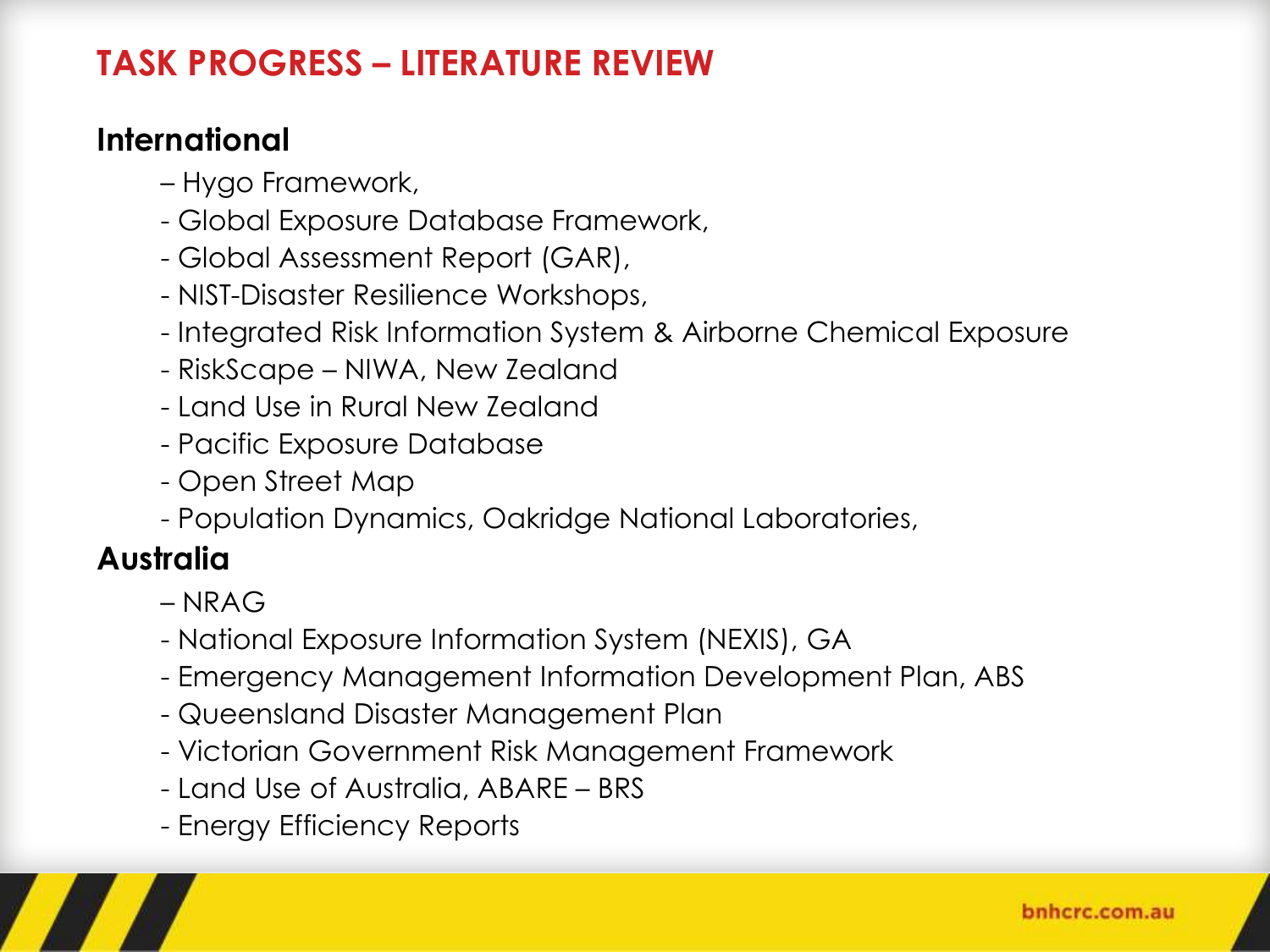### **TASK PROGRESS - EXISTING CAPABILITIES REVIEW**

#### **Online Survey**

**Objectives** 

- To assess authoritative data and information capabilities that support emergency management decision making
- To review current practices and perform a gap analysis for future emergency planning, preparation, response and recovery activities
- to develop strategies to develop nationally consistent, robust, reliable and sustainable exposure information capabilities in Australia.

#### Participants (Invited 30 organisations)

- 30 organisations Invited &18 Responded
- Federal GA, ABS, AMSA
- States EICU, NSW SES, TAS-DPI, ACT-SG, VIC-SES, SA-DEWNR, WA-Landgate, WA-DFES, QLD-DNRM,
- Industry PSMA, ACTEW, WillisRe
- Research University of Melbourne Deakin Uni.,

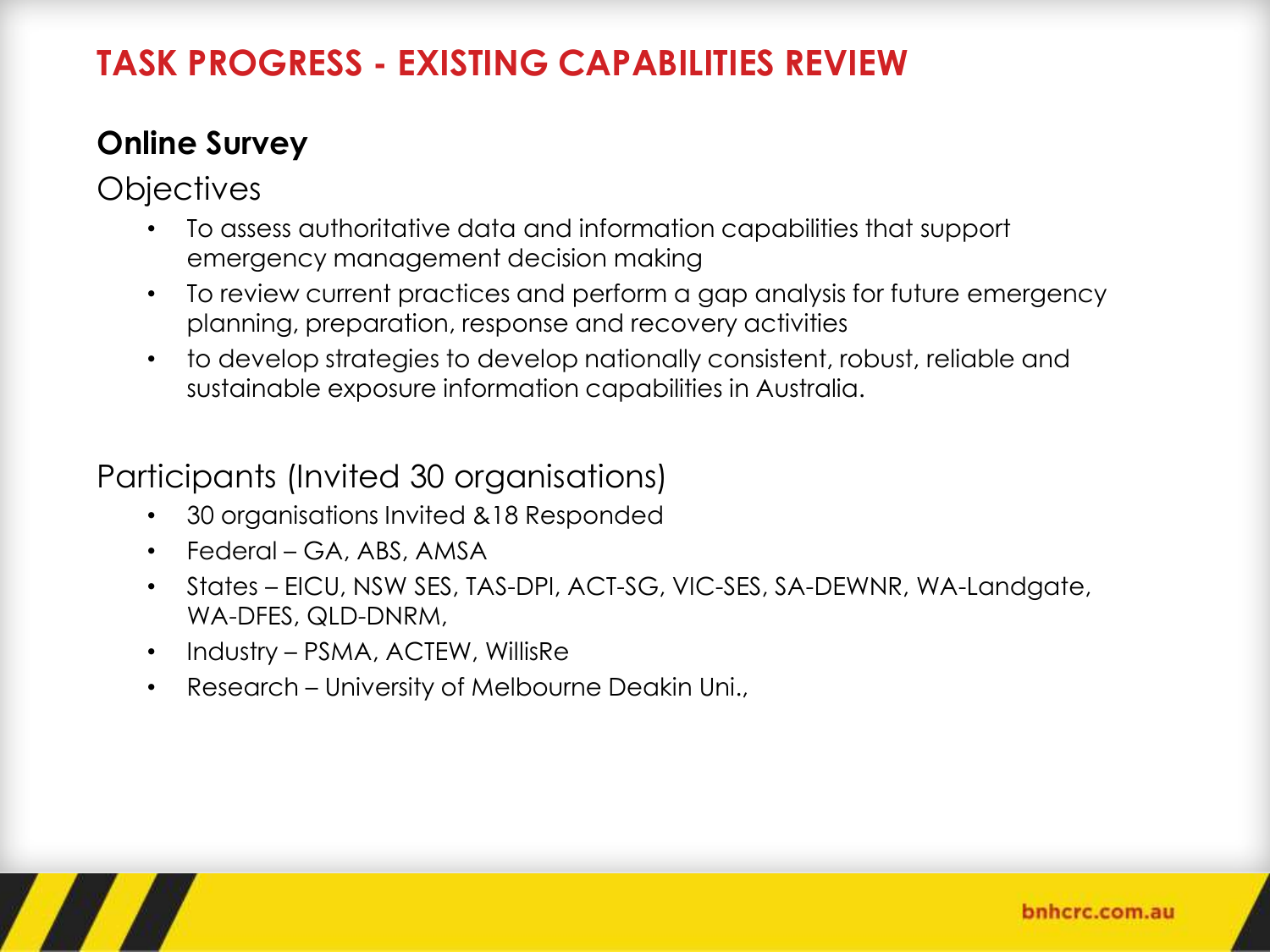### **TASK PROGRESS - EXISTING CAPABILITIES REVIEW**

#### **Highlights**

- No agency is managing exposure data with national coverage consistently
- GA NEXIS has a statistical version on buildings and population, location information for some infrastructure data available
- NSW EICU Comprehensive for Sydney and location information of infrastructure for other areas in NSW.
- State Spatial organisations have location information for infrastructure
- State Emergency Management Organisations has some level of information
- Researchers have no fundamental information to provide for disaster management

#### **Gaps**

• No agency is managing comprehensive exposure data for national coverage consistently

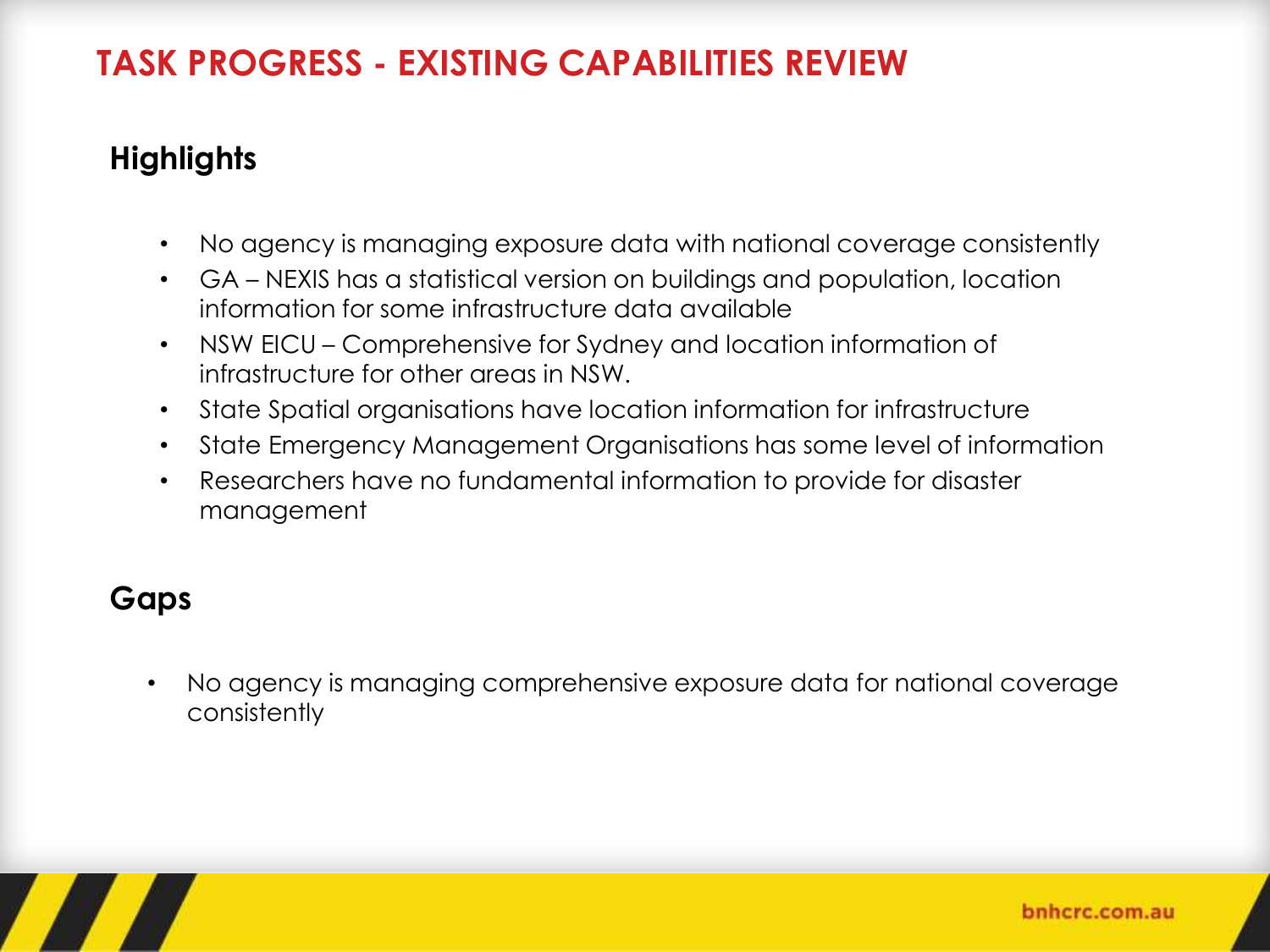### **TASK PROGRESS – EXPOSURE WORKSHOP**

- 1) First workshop convened 2nd December.
- 2) 35 participants (research, government, EM, industry).
- 3) Objective to capture high level business needs and exposure information requirements for:
	- Buildings and demographics
	- Infrastructure
	- Business exposure
- 4) Workshop proceedings to be published in March 2015 and findings incorporated in framework.
- 5) Represents commencement of stakeholder engagement. This will entail follow-up with workshop participants and engagement within the CRC of project with exposure information requirements. Specific need to formally engage with social science community.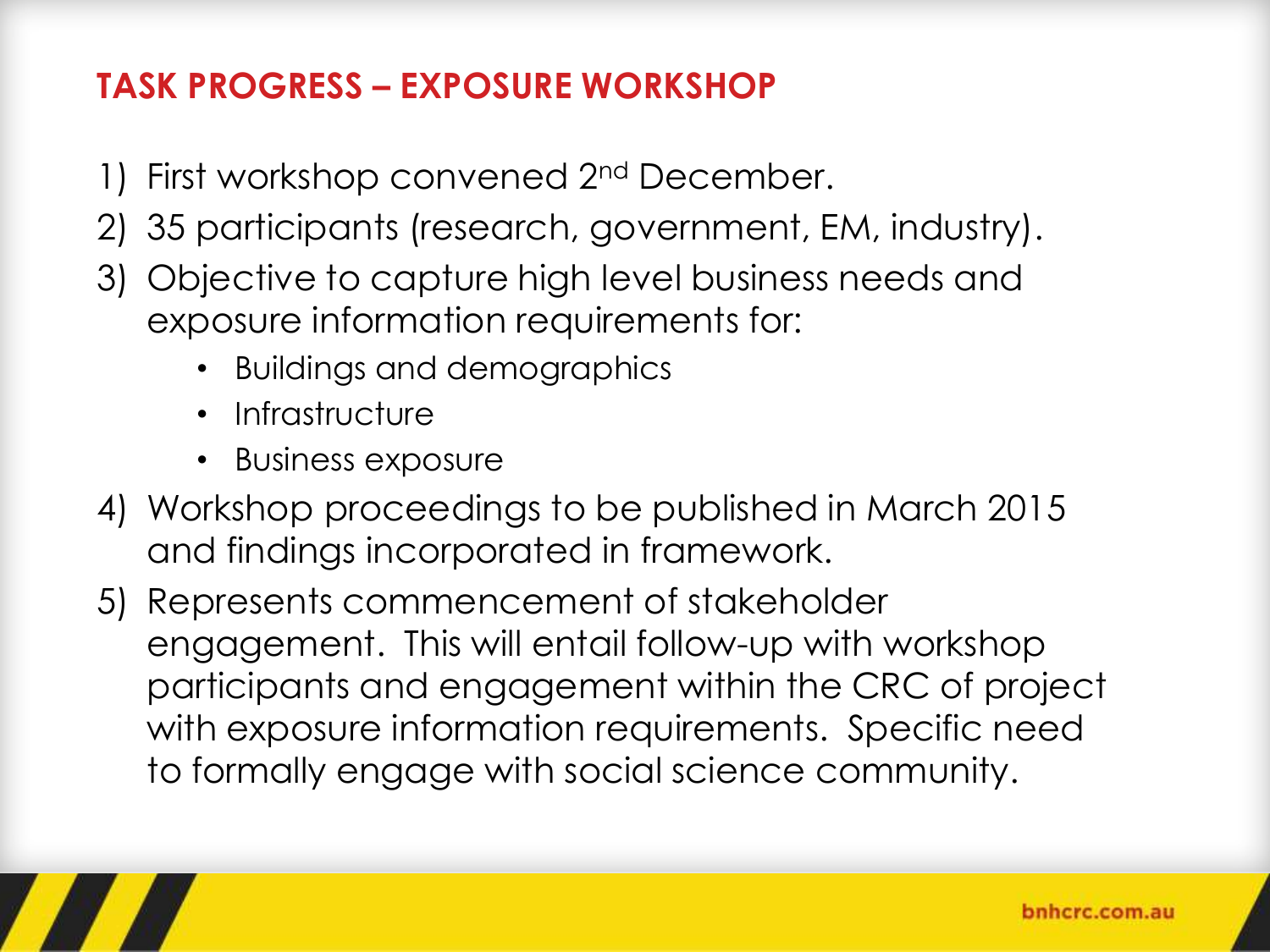### **LINKAGES TO BNHCRC PROJECTS**



bnhcrc.com.au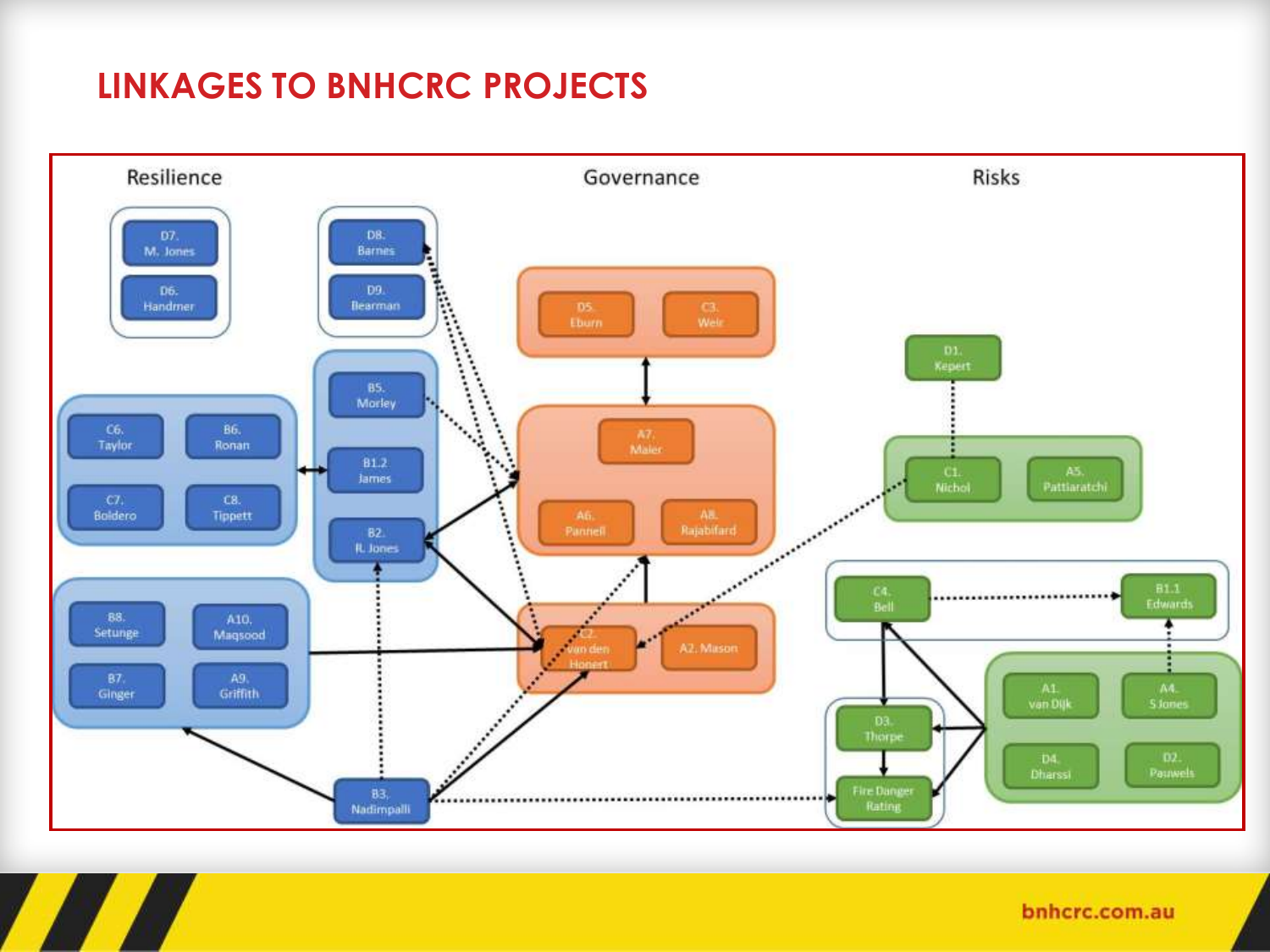# **RESEARCH OUTCOMES SOUGHT**

- 1) Underpinning of vulnerability assessments for disaster risk reduction and socio-economic impact analysis to support policy development.
- 2) Robust, Reliable and Sustainable exposure information capabilities - population, buildings assets, essential infrastructure and associated activities exposed to natural hazards.
- 3) Pathways to enable location based exposure information capabilities to be transitioned into federated data distribution networks with open access for use at national, state and local government levels.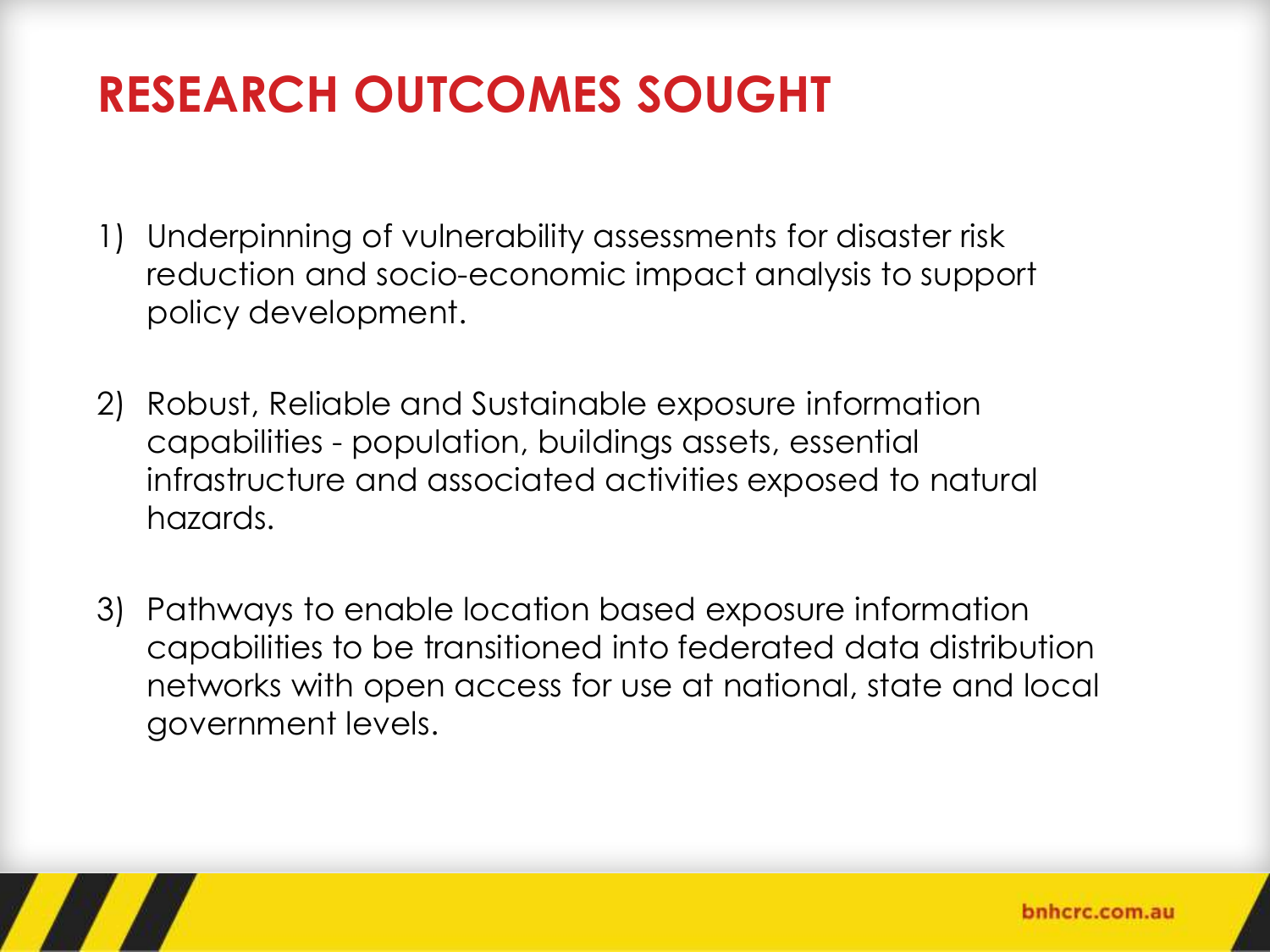## **OUTCOMES – ROAD MAP**



bnhcrc.com.au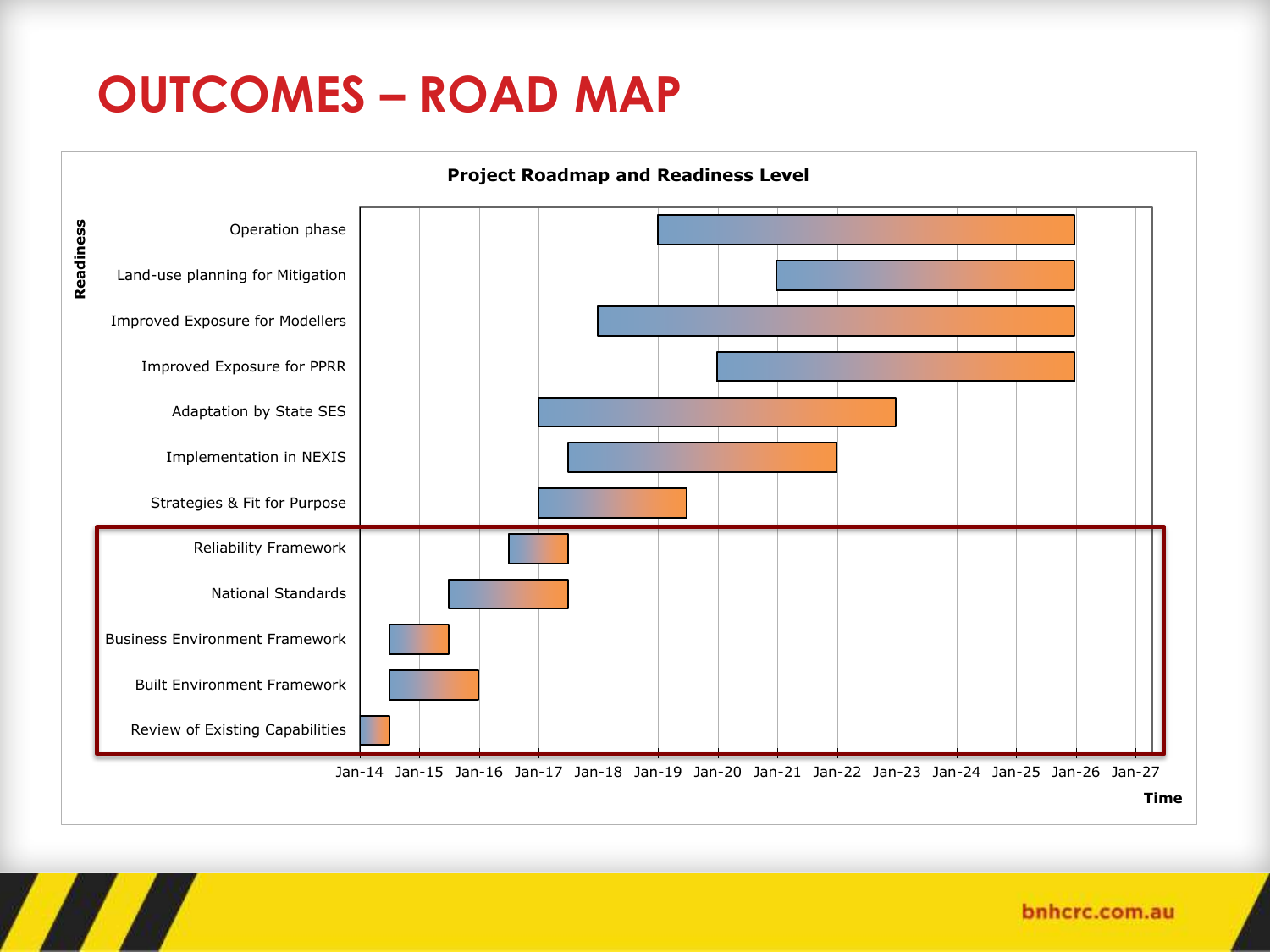### **SUMMARY**

- 1) Research program on track.
- 2) Engagement has commenced with a successful workshop. There is a need to explore further engagement with social science community to better capture their needs.
- 3) Linkages will be sought with other CRC projects that have exposure information needs to capture these in the framework.